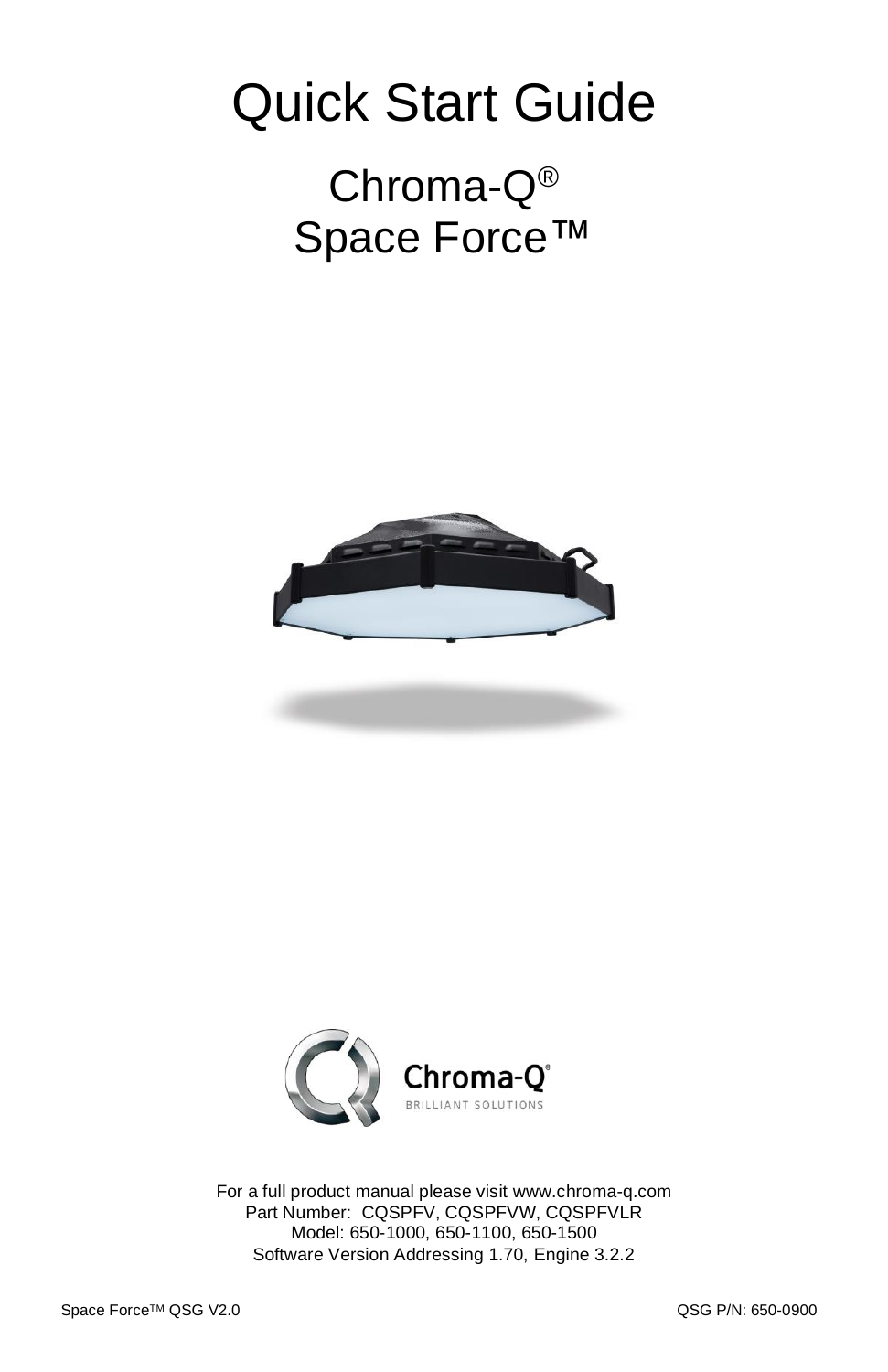# **1. Overview**

The Chroma-Q ® Space Force™ is a cutting-edge white LED space light fixture that is a true replacement for equivalent conventional light sources commonly used in Film and TV studios around the world. For a complete list of accessories please visit www.chroma-q.com.

#### **2. Safety**

| $\triangle$<br><b>Caution</b> | 1. This product is for professional use only. It is NOT intended for domestic or<br>outdoor use.<br>2. The bright flash of light during power-up and continuous strobe effect may<br>cause epileptic seizure.<br>This product must be used with safety cable. |
|-------------------------------|---------------------------------------------------------------------------------------------------------------------------------------------------------------------------------------------------------------------------------------------------------------|
|-------------------------------|---------------------------------------------------------------------------------------------------------------------------------------------------------------------------------------------------------------------------------------------------------------|

## **3. Cabling**

The Space Force<sup>TM</sup> is built with chassis mount powerCON TRUE1 connectors for power input/through and chassis mount XLR 5-pin for DMX input/through. The chassis is ground bonded.

# **4. Mounting**

The Space Force is built with dual purpose brackets for stacking and hanging. Secure the fixture with a safety bond. A provision for the fixing hold is built into the enclosure. Standard and lowprofile yokes are available as optional accessory items.

### **5. Optics**

The Space Force™ is built with a high efficiency diffuser that provides a fully homogenized beam spread.

# **6. Control**

The Space Force™ can be controlled through:

| <b>MANUAL OPERATION</b> | rear control panel                             |  |  |
|-------------------------|------------------------------------------------|--|--|
| <b>INPUT CABLE</b>      | via remote DMX console through XLR-5 pin cable |  |  |
| INPUT RF OPTION         | via wireless DMX transmission                  |  |  |

Rear Control Panel with LCD display:<br>RF Module



#### **Manual Control in Standalone Operation:**

| <b>LEFT-HAND KNOB</b>                           | <b>RIGHT-HAND KNOB</b>                                |  |  |  |
|-------------------------------------------------|-------------------------------------------------------|--|--|--|
| • Clockwise to increase Intensity Level         | • Clockwise to increase the Color Temperature         |  |  |  |
| • Counter-clockwise to decrease Intensity Level | • Counter-clockwise to decrease Color Temperature     |  |  |  |
| • Press to decrement intensity by 10%           | • Press to step down through preset Color Temp values |  |  |  |
| • Press Both to access Menu                     |                                                       |  |  |  |

#### **Control Buttons**

1. Press once to activate, recall, unlink or play back

2. Press and hold for 2 – 5 seconds to store/save

| M1             | Stores and plays back a look                                                                |  |  |  |
|----------------|---------------------------------------------------------------------------------------------|--|--|--|
| M <sub>2</sub> | Stores and plays back a look                                                                |  |  |  |
| Focus          | Switches fixture ON to the max, output for 30 sec, for quick focus check or manual re-focus |  |  |  |
| Link           | Unlinks from previous wireless connections                                                  |  |  |  |
| Addr           | Sets the DMX start address (see the following section on DMX Operation)                     |  |  |  |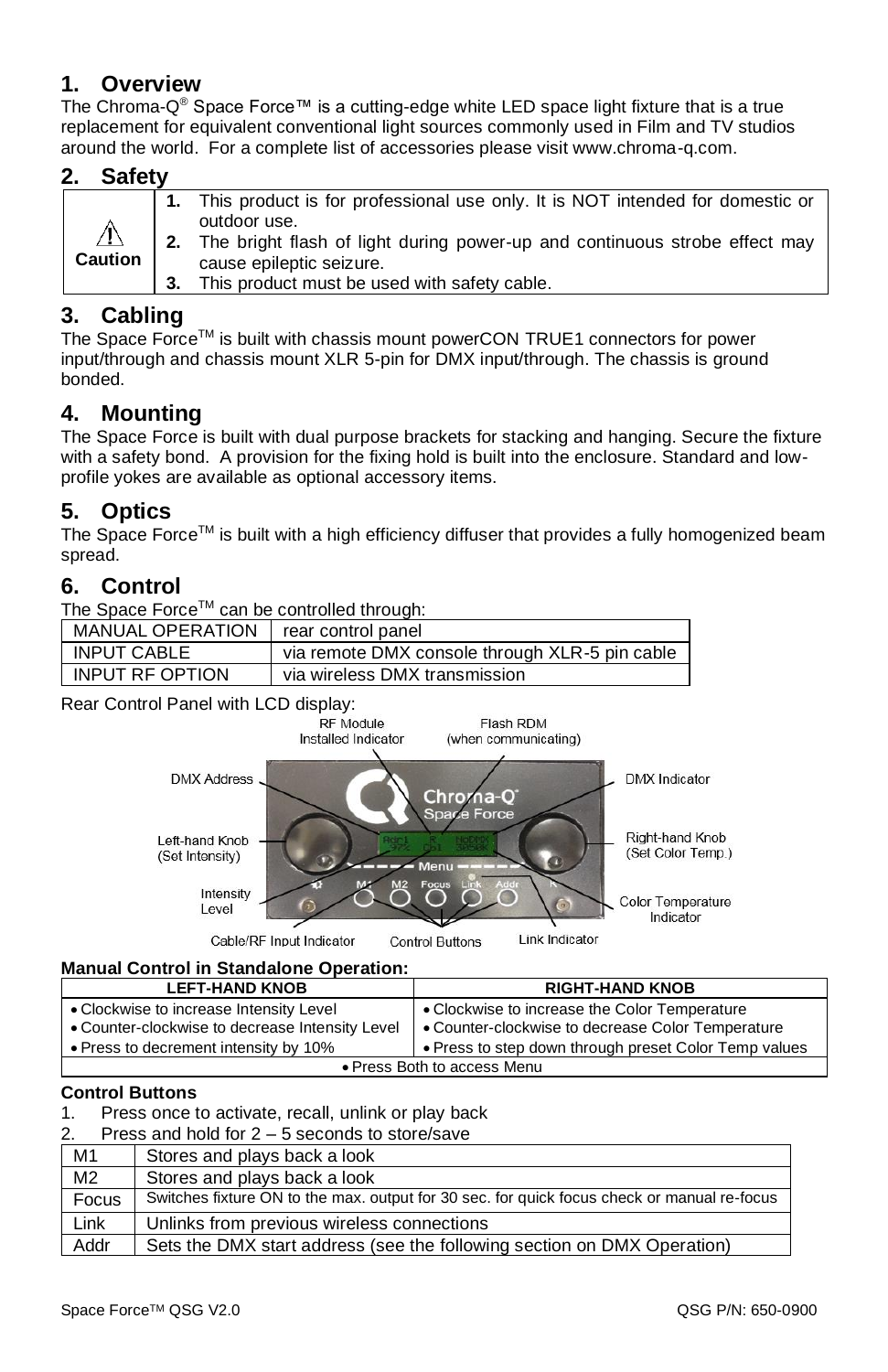#### **DMX Operation:**

To set the DMX Start Address, on the Control Panel, press the **Addr** button once, "Adr" on the top left of the display flashes. Use either the Left-hand or Right-hand Knobs to set the DMX start address:

| <b>LEFT-HAND KNOB</b> |                                        |  | <b>RIGHT-HAND KNOB</b>                                                                                                   |  |  |
|-----------------------|----------------------------------------|--|--------------------------------------------------------------------------------------------------------------------------|--|--|
|                       | Clockwise to increase the value by 1's |  | • Clockwise to increase the value by 10's                                                                                |  |  |
|                       |                                        |  | Counter-clockwise to decrease the value by 1's $\parallel \bullet \quad$ Counter-clockwise to decrease the value by 10's |  |  |

Press and hold the **Addr** button for 2 seconds to save the new DMX setting, "Done" and "SAVED" appear on the display.

DMX Control Channels: 2

- 1. 1st DMX Channel controls the Warm White Intensity Level adjustment
- 2. 2nd DMX Channel controls the Cold White Intensity Level adjustment
- 3. When setting Personality to" INT-CCT-EXTD", a third DMX channel will be established to carry commands rather than light data from the console to the fixture. A command is a binary number that must be asserted on the third channel for at least 5 seconds to have it executed.

#### **Main Menu**

- 1. Press both LEFT-HAND and RIGHT-HAND KNOBS to access the Main Menu
- 2. Rotate the LEFT-HAND KNOB to scroll through the menu items
- 3. Press LEFT-HAND KNOB to select the displayed item
- 4. Press the RIGHT-HAND KNOB once to exit to the previous menu item or the main display
- 5. Press both LEFT and RIGHT-HAND KNOBS for 2 sec. to save; the display shows "SAVED"

#### **Menu Tree**

| 1-PWM Frequency                                                                       | The fixture can be set to various PWM frequencies to avoid flickering<br>on camera                                      |               |                                        |  |  |
|---------------------------------------------------------------------------------------|-------------------------------------------------------------------------------------------------------------------------|---------------|----------------------------------------|--|--|
| 2-DMX I/P Select                                                                      | Enables the input connection: INPUT CABLE or INPUT RF                                                                   |               |                                        |  |  |
| 3 - DMX Lost                                                                          | If the DMX control signal from an external source is not detected,<br>various standalone output options can be selected |               |                                        |  |  |
|                                                                                       |                                                                                                                         | $1 - OFF$     | Fixture has no output                  |  |  |
|                                                                                       |                                                                                                                         | 2 - Hold Last | Fixture holds the last valid DMX state |  |  |
|                                                                                       |                                                                                                                         | 3 - M1        | Fixture snaps to the saved look in M1  |  |  |
|                                                                                       |                                                                                                                         | 4 - M2        | Fixture snaps to the saved look in M2  |  |  |
| 4-RDM                                                                                 | RDM Disabled<br>RDM Protocol can be enabled or disabled<br><b>RDM Enabled</b>                                           |               |                                        |  |  |
|                                                                                       |                                                                                                                         |               |                                        |  |  |
| 4-DMX Input Data                                                                      | DMX values of the LED channels are displayed                                                                            |               |                                        |  |  |
| 5-Temperature                                                                         | Internal temperature is displayed                                                                                       |               |                                        |  |  |
| 6-FMW Name & Ver<br>Firmware Name and Version are displayed                           |                                                                                                                         |               |                                        |  |  |
| Enables the upload of LED engine software updates from Uploader II<br>7-Engine upload |                                                                                                                         |               |                                        |  |  |

#### **Remote Wireless DMX Operation**

The Link Indicator light on the control panel shows if an RF signal link to a remote DMX wireless transmitter is present or not. To activate a link,

- 1. Enable the INPUT RF from the Technical menu
- 2. From the external transmitter, initiate the link process
- 3. The Link Indicator flashes fast to indicate the linking is in progress
- 4. The Link Indicator flashes slowly to indicate that the link is active; it turns into solid ON if DMX signal is received

Space Force™ has a robust feature set available via RDM. Consult the Operator's Manual for details and operation.

#### **7. Further Information**

Please refer to the Chroma-Q<sup>®</sup> Space Force<sup>TM</sup> manual for more detailed information. A copy of the manual can be found at the Chroma-Q® website – [www.chroma-q.com/support/downloads](http://www.chroma-q.com/support/downloads)